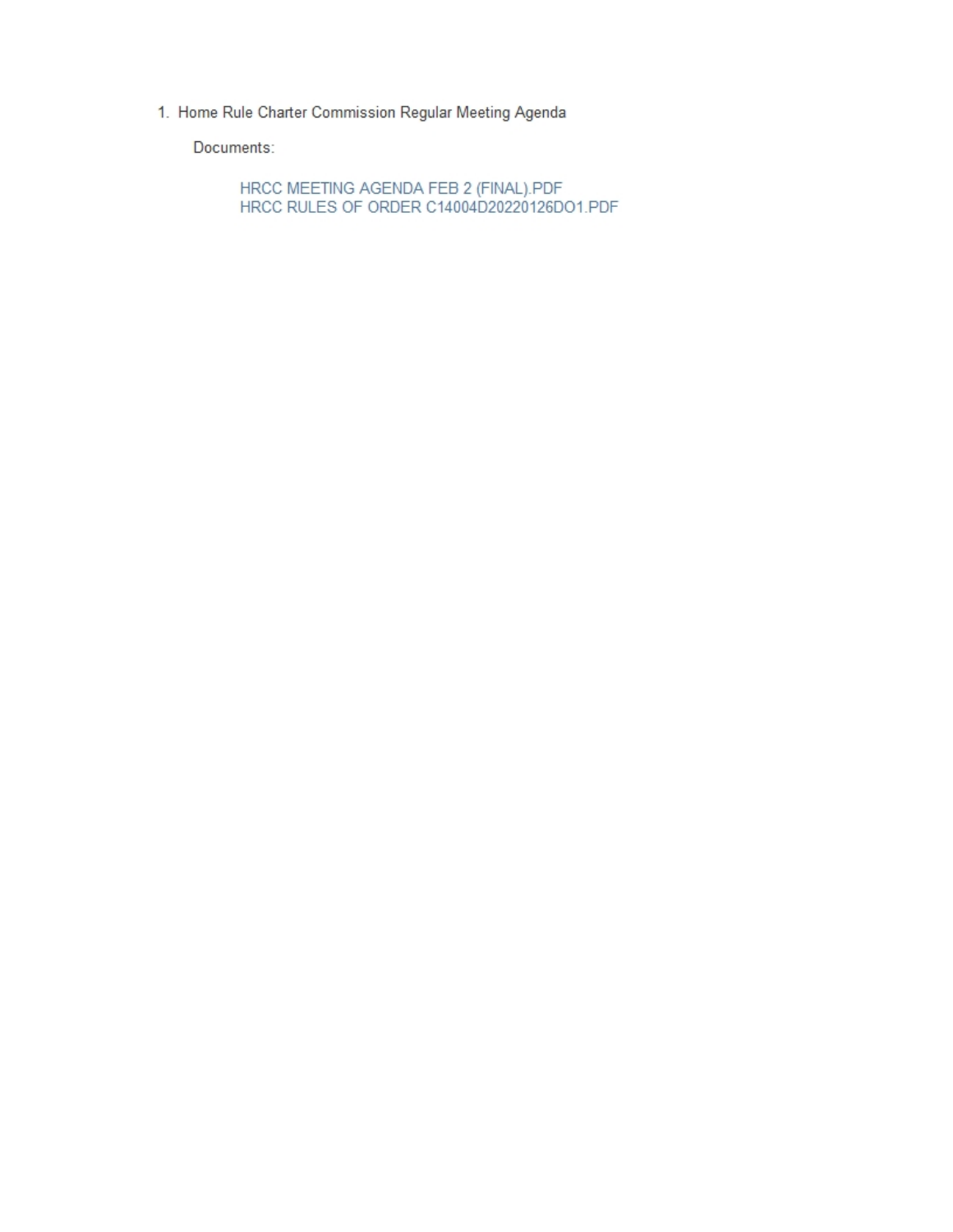

#### **PRINCETON HOME RULE CHARTER COMMISSION REGULAR MEETING NOTICE & AGENDA**

#### **AND NOTICE OF QUORUM FOR PRINCETON CITY COUNCIL, PRINCETON PLANNING & ZONING COMMISSION, PRINCETON BOARD OF ADJUSTMENT, PRINCETON ECONOMIC DEVELOPMENT CORPORATION, AND PRINCETON COMMUNITY DEVELOPMENT CORPORATION[1](#page--1-0)**

### **FEBRUARY 2, 2022 6:30 P.M.**

#### **TO BE CONDUCTED AT PRINCETON CITY HALL, 123 W. PRINCETON DRIVE, PRINCETON, TX 75407, AND MAY BE VIEWED BY THE PUBLIC ONLINE AS DETAILED BELOW.**

## **CITIZENS MAY VIEW THE MEETING AT** princetontx.gov

## **AGENDA**

- **1. CALL TO ORDER; ROLL CALL**
- **2. Introductory presentation by City Attorney.**
- **3. Public Comment:** Citizens are allowed 3 minutes to speak. The HRCC is unable to respond to or discuss any issues that are brought up during this section that are not on the agenda, other than to make statements of specific factual information in response to a citizen's inquiry or to recite existing policy in response to the inquiry.
- **4. Selection of HRCC Chair.**
- **5. Discussions and deliberations regarding the formation of a charter for the City of Princeton, Texas.**
- **6. Discussion of potential committee assignments.**
- **7. Discussion and potential action regarding setting agenda items for upcoming meetings.**
- **8. ADJOURN**

**I, Amber Anderson, City Secretary, certify that this Regular Meeting Notice & Agenda was posted, per the Open Meetings Act, on the official bulletin board at the City Hall of the City of** 

<sup>1</sup> *Princeton City Council, Princeton Planning and Zoning Commission, Princeton Board of Adjustment, Princeton Economic Development Corporation, and/or Princeton Community Development Corporation may or may not have a quorum of their* respective members in attendance. No official action will be taken by the members of any of these City-affiliated bodies who *attend the above-noticed meeting.*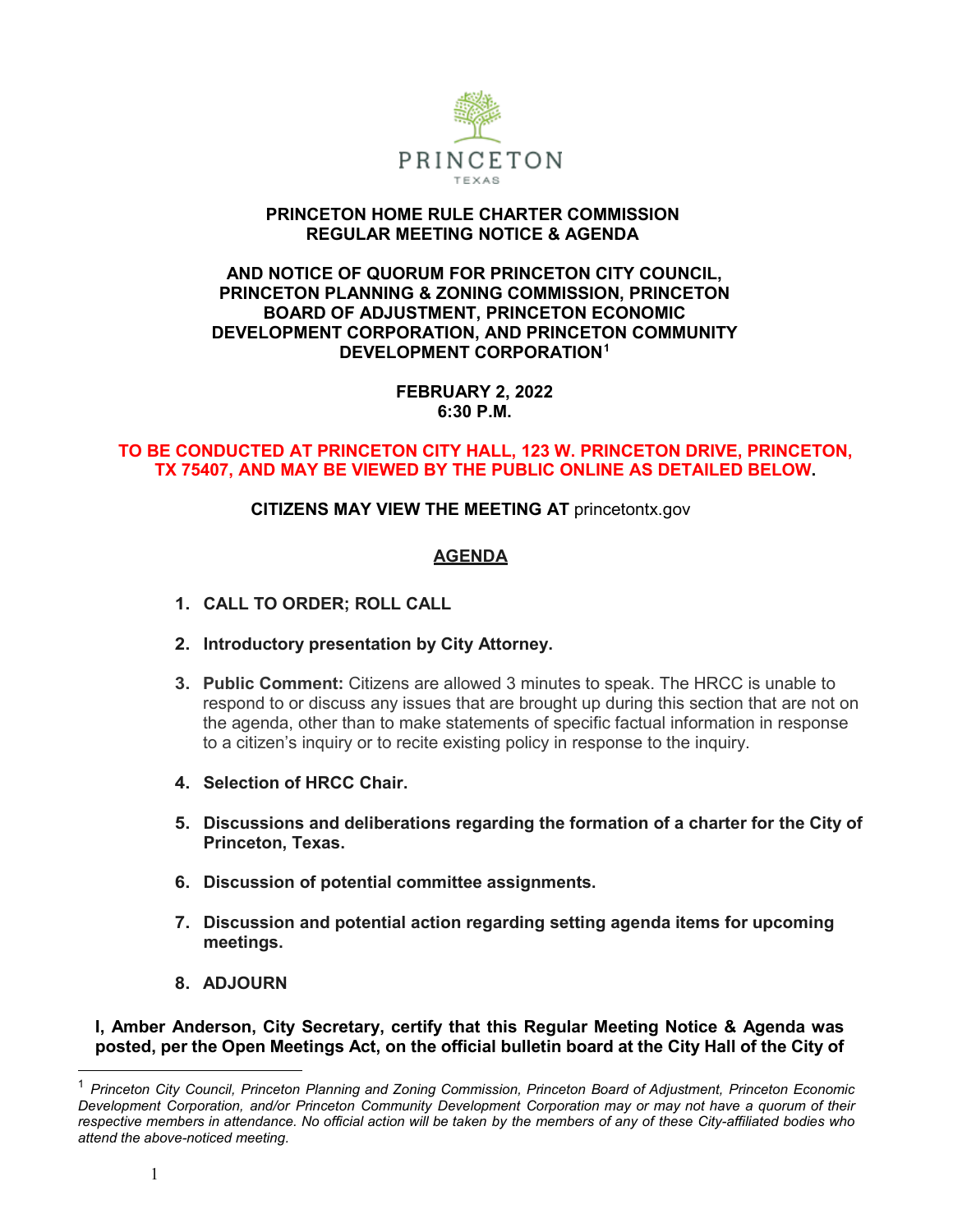#### **Princeton, Texas in accordance with Chapter 551, Texas Government Code, and shall remain posted until the meeting is adjourned.**

Amber Anderson Digitally signed by Amber Anderson

 **Amber Anderson, City Secretary**

#### **STATEMENT FOR ADA COMPLIANCE**

The City of Princeton acknowledges its responsibility to comply with the Americans with Disabilities Act of 1990. Thus, in order to assist individuals with disabilities who require special services (i.e., sign interpretation services, alternative audio/video devices, and amanuenses) for participation in or access to the City of Princeton sponsored public programs, services, and/or meetings, the City requests the individuals make requests for these services forty-eight (48) hours ahead of the scheduled program, service, and/or meeting. To make arrangements, contact Amber Anderson, City Secretary, or other designated official at 972-734-2416.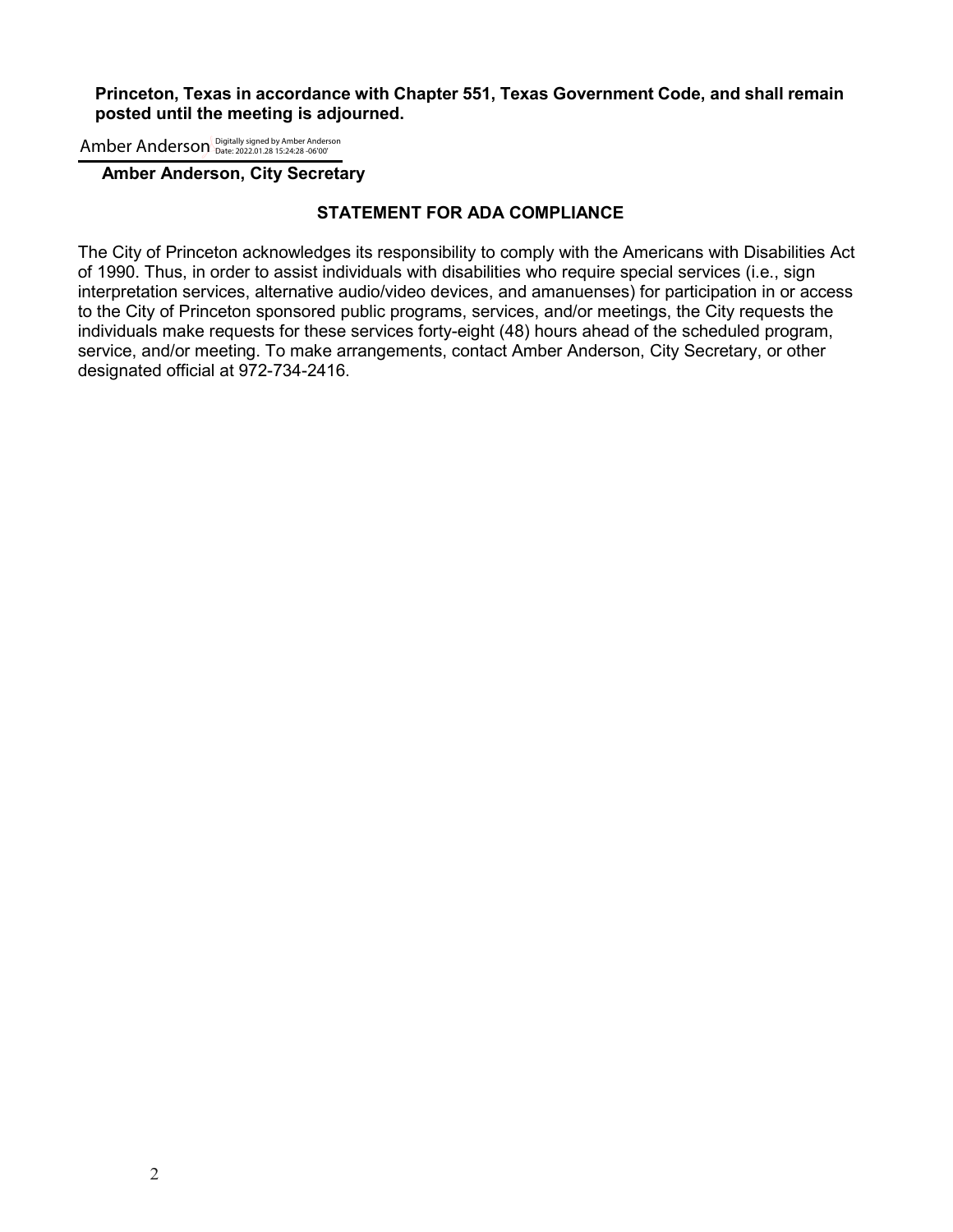# **CITY OF PRINCETON HOME RULE CHARTER COMMISSION Bylaws & Rules of Order and Procedure**

**REMINDER –MEETINGS OF THE HRCC ARE SUBJECT TO THE TEXAS OPEN MEETING ACT ("TOMA"). IT IS A CRIMINAL VIOLATION FOR A QUORUM OF HRCC MEMBERS TO DELIBERATE ON HRCC BUSINESS OUTSIDE OF A POSTED PUBLIC MEETING. DISCUSSIONS OF HRCC BUSINESS OUTSIDE OF A POSTED PUBLIC MEETING MUST BE LIMITED TO NUMBERS LESS THAN A QUORUM– IF YOU ARE AN HRCC VOTING MEMBER, DO NOT DELIBERATE THE PROPOSED CHARTER (VIA E-MAIL, SOCIAL MEDIA, OR OTHERWISE) OR ANY VOTING MATTER OUTSIDE OF A NOTICED PUBLIC MEETING OR COMMITTEE ASSIGNMENT UNTIL THE FINAL CHARTER LANGUAGE HAS SENT TO THE COUNCIL AND THE HRCC'S BUSINESS IS CONCLUDED.**

Rules of order and procedure prevent confusion by establishing an organized process for conducting meetings of the Home Rule Charter Commission ("HRCC"). Properly followed, they save time for all participants, while protecting the individual's right to participate fully. The City Manager's designee shall serve as Parliamentarian for the HRCC. A person serving as HRCC Parliamentarian may not cast a vote on any matter.

**PRESIDING OFFICER:** The City Attorney shall preside over meetings of the HRCC as a nonvoting participant until the body selects a Presiding Officer from among the membership selected by the City Council, who shall thereafter be designated as the "Chair" of the HRCC. The Chair shall only vote on matters subject to a vote of the full HRCC only in the event of a tie vote among other Voting Members, shall exercise a vote as normal on any HRCC Committee matters unless otherwise indicated by these rules (inclusive of any committee bylaws). The Chair shall designate one or more Alternate Chair(s) to serve in event of their absence. If the Chair or an Alternate Chair is unavailable for a meeting, the City Attorney shall select a Voting Member present to temporarily serve in that capacity.

**RULES FOR CONDUCTING MEETINGS, GENERALLY:** The City Attorney shall supply initial draft charter language for deliberation by the HRCC, and be responsible for modifications of its provisions to accomplish the objectives identified by the HRCC and adopted by majority vote for potential consideration by the City's voters. Unless otherwise indicated by these Bylaws & Rules of Order and Procedure, meetings of the HRCC and debates on agenda items shall be conducted under the rules or parliamentary procedure and ethical rules applicable to the City Council. A vote to suspend or amend the HRCC rules shall require a 2/3 majority vote of the Voting Members present at a regular meeting. Any person, whether a Voting Member or otherwise, whose behavior is unreasonably disruptive to the business of the HRCC may be ejected from a meeting in the discretion of the Chair. Unreasonable disruptions include, but are not limited to: failing to recognize the authority of the Chair in designating who has the floor to address the HRCC (e.g., repeatedly interrupting persons who have been given the floor by the Chair, attempting to dominate discussion); activity which unduly interferes with the voting of the HRCC or tabulation of such votes; or attempting any type of coercion or intimidation of HRCC members in an effort to affect their vote(s).

**VOTING MEMBERS:** Qualified City residents selected for the HRCC shall be "Voting Members", with votes of equal strength on all matters subject to vote of the membership. To be qualified, a person must be eligible to vote in City of Princeton municipal elections and must complete the mandatory Open Meetings Act training within the time period required by law.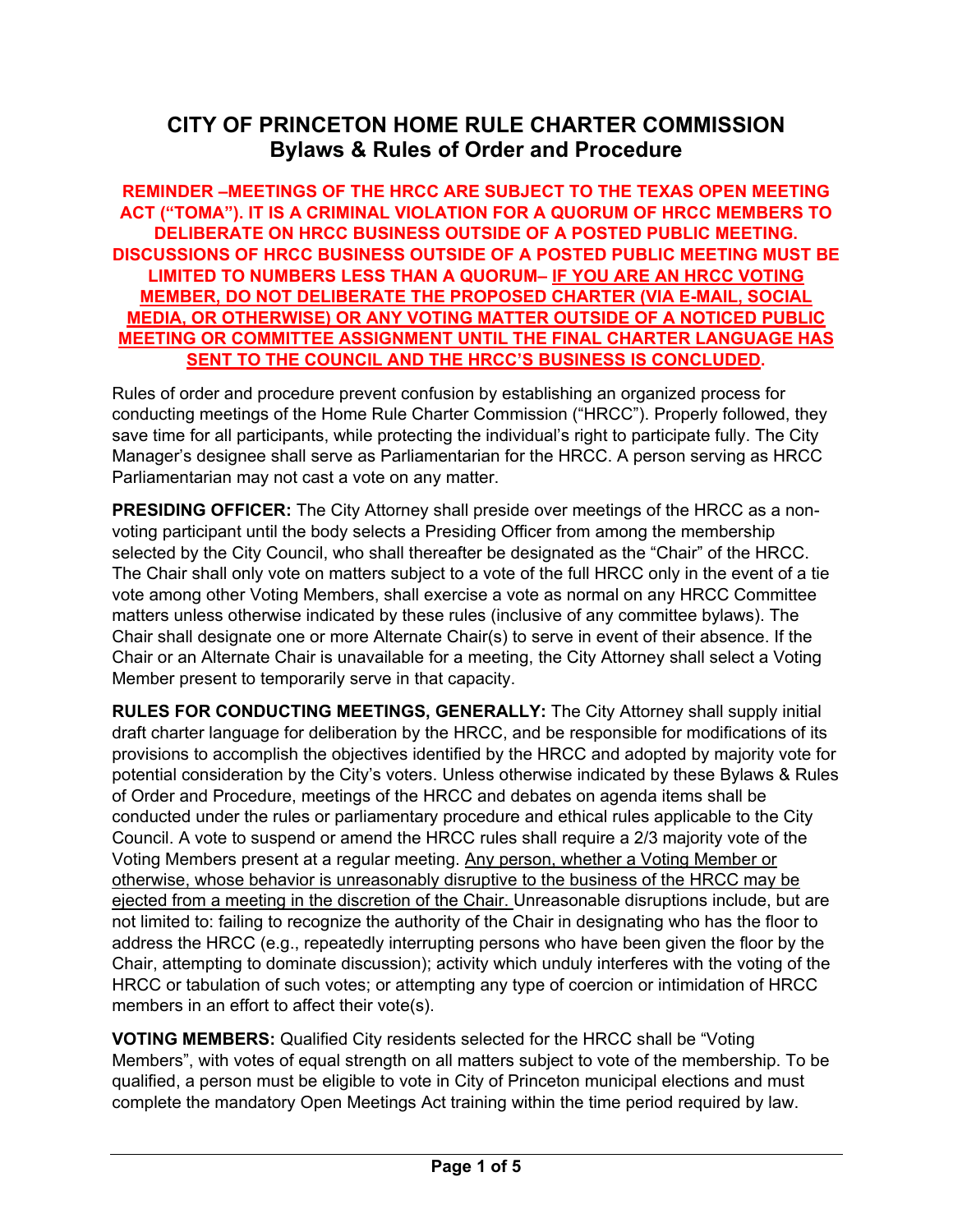**SELECTION OF VOTING MEMBERS:** Exactly fifteen (15) adult residents of the City have been selected to serve as the Home Rule Charter Commission's Voting Members from the qualified volunteer applicants. Those who are qualified to serve as Voting Members but are not selected for the initial HRCC roster have been sequentially listed as alternates.

**NON-VOTING MEMBERS:** Alternates, other qualified City residents, and persons ineligible for HRCC membership (e.g., inhabitants of the City's ETJ) may participate in meetings as Non-Voting Members of the HRCC, including discussion items in the discretion of the Chair. Non-Voting Members can participate in discussions regarding charter matters within the restrictions provided by these Bylaws & Rules of Order and Procedure, and may voice their opinions regarding HRCC business in that manner when recognized by the Chair, but Non-Voting Members do not cast votes.

**TIME AND LOCATION OF MEETINGS:** Except as may be modified by the HRCC membership, with notice provided to any absent Voting Members, the times and locations for meetings of the HRCC shall be as designated by the City Council, to occur twice per month beginning in February 2022 and continuing until work is complete or the body is dissolved. No meeting of the HRCC shall begin, and no HRCC business shall be conducted, prior to the posted start time of the meeting. Other meetings not on the initial schedule can be scheduled by affirmative vote of a majority of HRCC Voting Members during any scheduled meeting, or may be called as needed by the Chair. Members of the HRCC shall be notified of the time & place of any special meeting at least 72 hours prior to the time the meeting is set to begin.

## **QUORUM & VOTING:**

| Regular Meetings: | A quorum of the HRCC shall be deemed present for a regular<br>meeting whenever 8 or more Voting Members are present.                                                                                                                                                                                                                                                                         |
|-------------------|----------------------------------------------------------------------------------------------------------------------------------------------------------------------------------------------------------------------------------------------------------------------------------------------------------------------------------------------------------------------------------------------|
| Special Meetings: | The quorum for any special meeting called by the Chair shall be<br>no less than 8 Voting Members. Special meetings called by<br>majority vote of the present Voting Members may have an<br>alternate quorum threshold specified by the vote setting the<br>meeting, but if no such threshold is set by that motion, it will<br>require no less than 8 Voting Members to constitute a quorum. |
| <u>Voting:</u>    | Votes to finalize language of a section of the charter shall be<br>conducted by roll call vote of the Voting Members present. Proxy<br>voting is prohibited; Voting Members must be present at the<br>meeting when the vote is called to be counted.                                                                                                                                         |

**PROCEDURE FOR PLACING ITEMS ON A MEETING AGENDA:** In order to ensure all sections are covered during the limited time available, the HRCC is encouraged to progress through meetings in a manner which avoid repeated discussion or debate on the same topics. Any Voting Member may suggest an item for placement on an HRCC meeting agenda through the City Attorney, who will consult with the suggesting member and the Chair and make a recommendation regarding placement on an upcoming agenda. Items which fall within the subject matter of an item already on the agenda for a regular meeting shall not be set on any earlier meeting agenda, but matters which have been the already been the subject of HRCC deliberations may be set for further consideration on a later agenda. The meeting schedule is intended to allow a comprehensive review of all sections previously the subject of HRCC review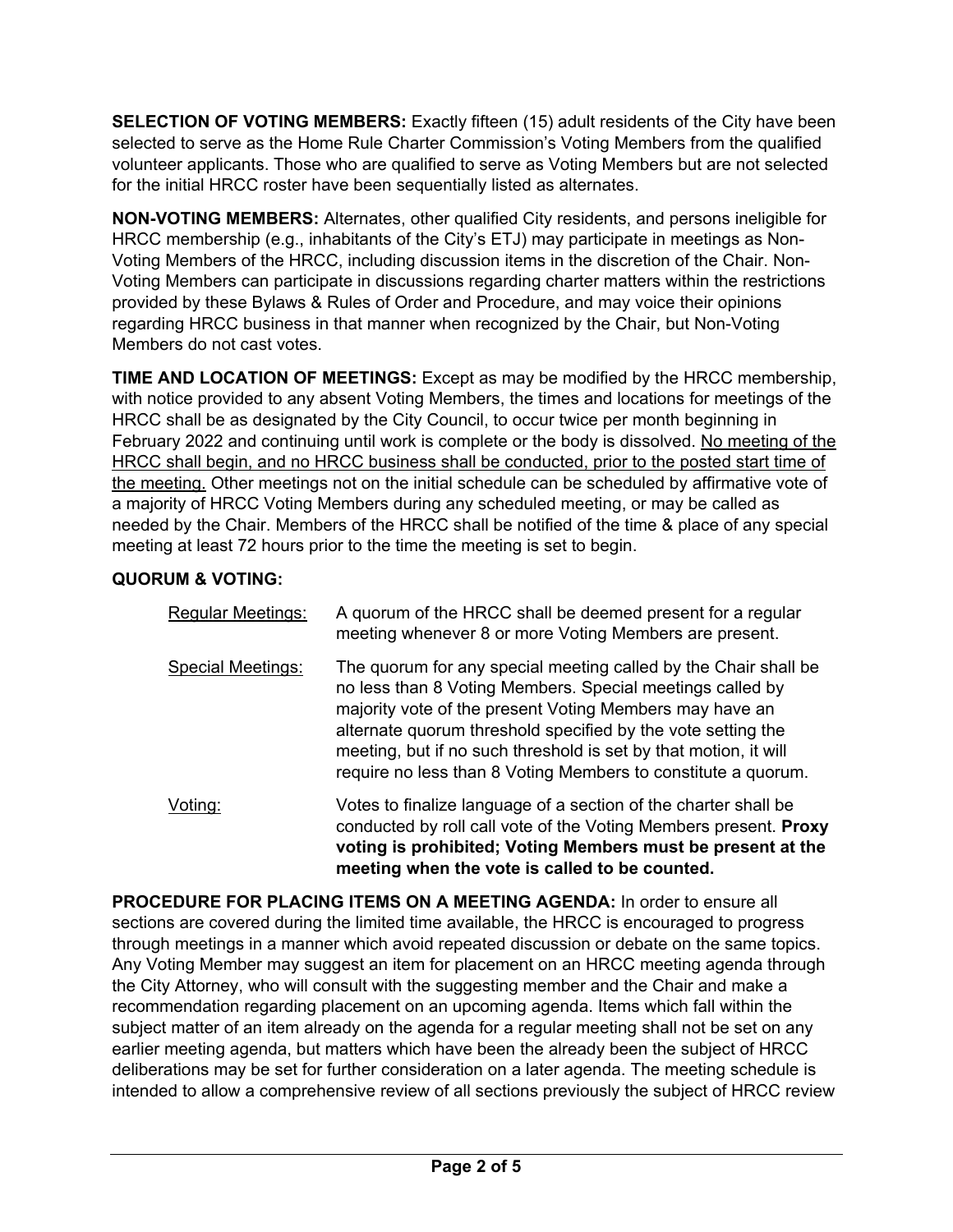immediately prior to recommendation of the Charter language for use in the adoption election; so all sections are planned to receive at least two instances of review and evaluation by the HRCC.

## **MOTIONS AND DEBATE RULES:**

**Motions:** A motion is simply a vehicle for initiating action on a proposal. Some types of motions can be brought up and voted on at any time, while others are out of order at certain times. Certain motions outrank others. Some motions require a second; others do not.

- A **main motion** is used by a Voting Member to initiate the consideration of a new item of business (a) within the scope of the posted agenda; or (b) which is not required to be listed on an agenda. TOMA prohibits any deliberation on items which are appropriate for inclusion on an agenda but are not listed; a "main motion" could be used to add an item to a future agenda for discussion and potential action.
	- $\circ$  After being seconded by another Voting Member, a main motion is subject to being debated, amended, tabled, or withdrawn before a final vote is taken.
	- $\circ$  The making a main motion may, prior to receiving a second, withdraw or change it. If the motion has already been seconded, approval of the person who seconded it is required in order for the maker of the motion to change or withdraw it, unless another Voting Member objects, in which case the change or withdrawal must be voted upon.
	- $\circ$  A new main motion cannot be brought up for consideration while another main motion is being debated. Each main motion must be disposed of before another is made.
- A **secondary motion** is used to propose an action on a main motion being debated by the full HRCC. Examples of secondary motions include the following:
	- 1) Motion to table the main motion; that is, lay it aside and go on to the next item.
	- 2) Motion to request that discussion/debate cease and that the main motion be voted upon; (a/k/a "moving the previous question").
	- 3) Motion to limit discussion to a fixed amount of time.
	- 4) Motion to postpone action on the proposal until some definite time in the future.
	- 5) Motion to refer the proposal to a committee.
	- 6) Motion to amend the main motion.
	- 7) Motion to postpone action on the proposal to an indefinite future time.

These examples of secondary motions are listed in the order of their rank. Therefore, if the council is debating Member X's motion that the item under consideration be referred to a committee, and Member Y moves to table the main motion, debate would cease until Member Y's higher-ranking motion is voted upon.

• A **privileged motion** is used to bring procedural questions before the council, such as whether the council should recess or adjourn. Unlike other motions, privileged motions do not require a second in order to be considered. A privileged motion can be offered at any time, without regard to any other motion pending before the council, and must be decided before the council returns to the other business under discussion. Therefore, a motion to adjourn, if made while a main motion is before the council, must be decided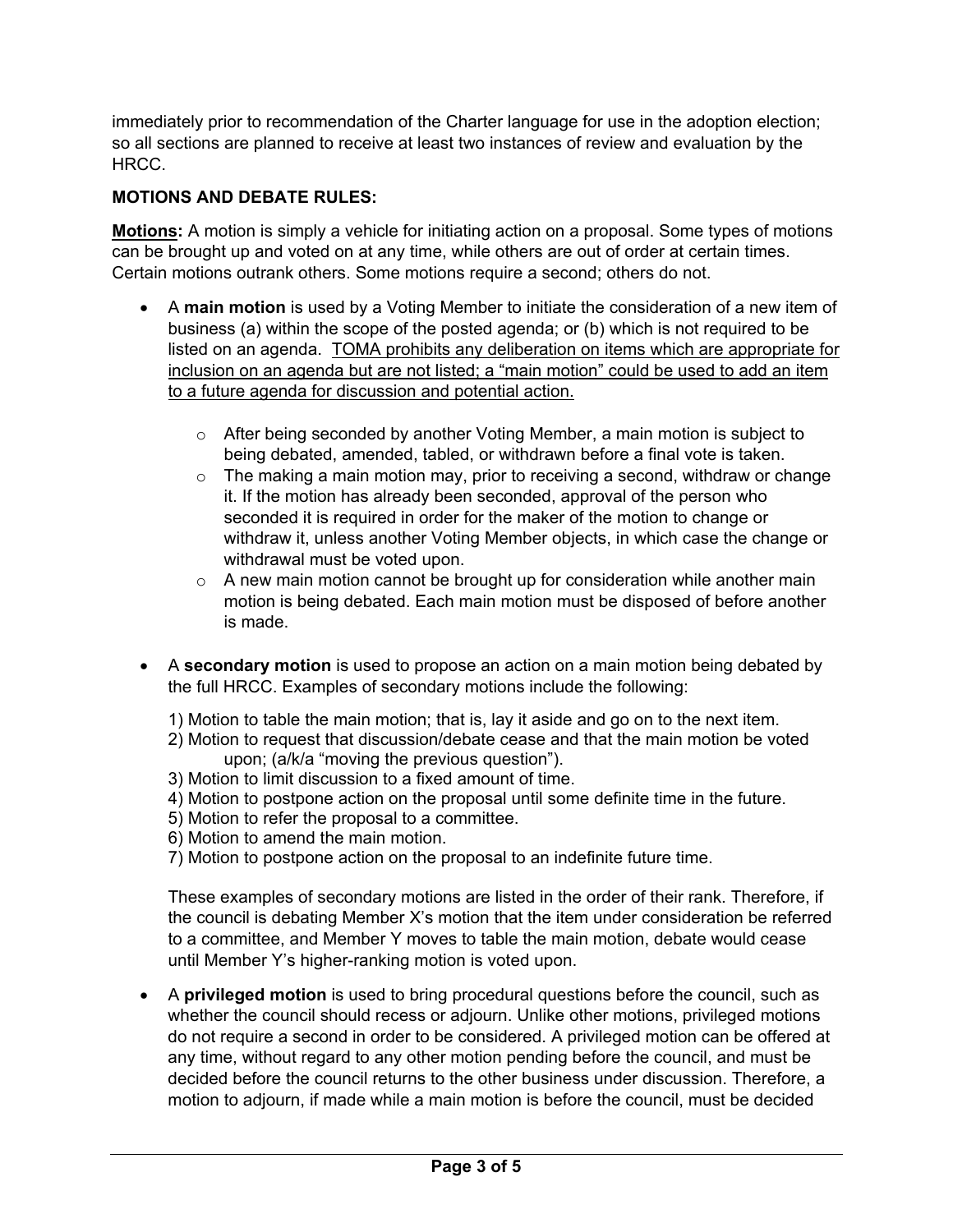before the main motion is considered any further. Some privileged motions are more privileged than others. This is the usual order of their importance:

- 1) Motion to set the time and place of the next meeting.
- 2) Motion to fix the time of adjournment.
- 3) Motion to adjourn.
- 4) Motion to recess.
- 5) Motions on questions of privilege.
- 6) Motion to keep the meeting to the agreed order of business.

Thus, during consideration of a main motion, a privileged motion might be made to adjourn. But before the question is called on the motion to adjourn, another higherranking privileged motion might be made to set the time and place of the next meeting.

**Debate:** Motions are usually classified three ways:

- (1) undebatable motions;
- (2) privileged motions upon which limited debate is permitted; and
- (3) fully-debatable motions.

**Undebatable motions** involve procedural questions that can be resolved without discussion, such as tabling a main motion, moving the previous question, restricting further discussion of a main motion to a fixed number of minutes, postponing action, or referring an item under discussion to a committee. [See items (1) through (7) under "secondary motions."] After an undebatable motion is offered, the Chair must immediately take a vote.

**Privileged motions** upon which limited debate is permitted include setting the time of the next meeting and others listed among items (1) through (6) under "privileged motions." Any discussion of a privileged motion must be addressed to the motion itself. A motion to fix the time for adjourning the HRCC meeting, for example, might require limited debate as to the advisability of such a decision, but other points of discussion would be out of order.

**Fully-debatable motions** are subject to unlimited discussion prior to a decision. One of the most important principles of debate is that speakers' statements be directly relevant to the item under consideration. Those recognized by the Chair are given the floor only for the purpose of discussing the item then pending, and they are out of order if they depart from that item. "Debate" can easily evolve into statements of personal philosophy. Interesting though they may seem to the speaker, such departures do not belong in a council meeting.

**Unless otherwise specified by the Chair when the agenda item is called or when given the floor by the Chair, each speaker recognized shall be limited to 5 minutes of floor time until all Voting Members present have had a fair opportunity to offer their comments in the first round of debate on the item.** This time limit does not apply to reports from HRCC committees and any Q&A time for same allowed by the Chair, as those matters shall not constitute debate for purposes of these rules. Voting Members may designate a proxy, who may be a Voting Member or Non-Voting Member, to speak on their behalf on a given item, but any proxy designation shall count as the designating member's opportunity to comment during the first round of debate.